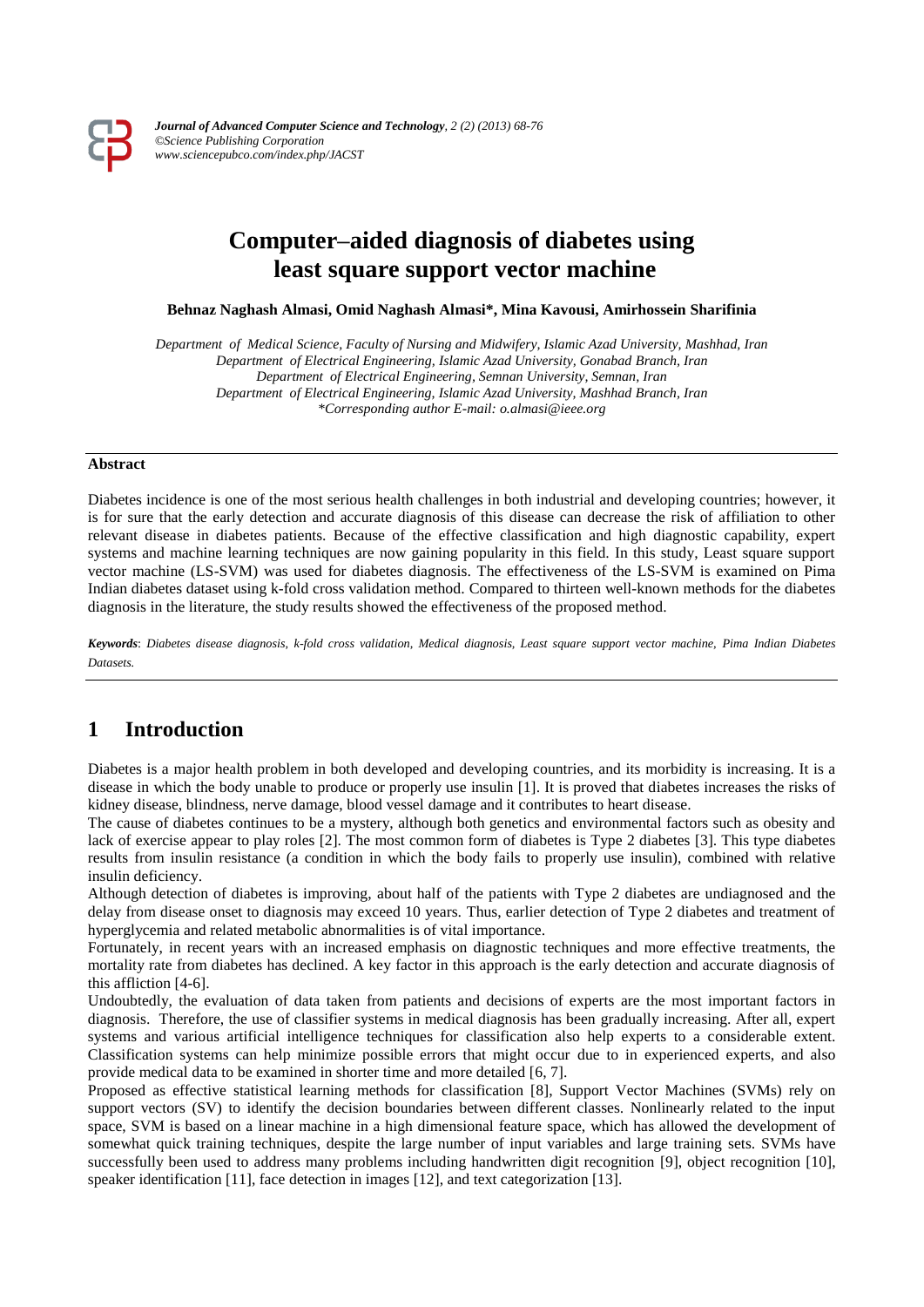The Least Square Support Vector Machine (LS-SVM) was first proposed by Suykens and et al. by modifying the formulation of standard SVM [14]. The LSSVM was modified at two points: First, instead of inequality constraints, it takes equality constraints and changed the quadratic programming to a linear programming. Second, a squared loss function is taken from the error variable [14, 15].

In this study, LS-SVM was employed to diagnose the diabetes disease. For training and testing experiments, Pima Indian diabetes dataset taken from the University of California at Irvine (UCI) machine learning repository was used. It was observed that the proposed method yielded the highest classification accuracies among the thirteen other methods in the literature. In this study, the performance was evaluated by the well-known k-fold cross validation method.

The rest of the paper is organized as follows. Section 2 briefly discusses the methods and results of previous studies on diabetes disease diagnosis. Section 3 reviews basic SVM and LS-SVM concepts, respectively. Section 4 elaborates on the Pima Indian diabetes dataset. Section 5 presents the experimental results achieved by applying the proposed method to diagnose diabetes. Finally, we would make our concluding remarks in section 6.

### **2 Review of literature**

A great deal of approaches has been proposed to deal with automated diagnosis of diabetes with Pima Indian diabetes disease, and most of them have managed to achieve high generalization performances.

Deng et al. obtained 78.4% classification accuracy using ESOM [16]. Kayaer et al. [17] achieved 77.08% classification accuracy using multilayer neural network with LM algorithm. They have used conventional (one training and one test) validation method. Temurtas et al. use the probabilistic neural network (PNN) and they obtained 78.05% classification accuracy [18]. Smith et al. [19] proposed a neural network ADAP algorithm to build associative models and acheive to accuracy of 76%. Quinlan [20] applied C4.5 algorithm and the classification accuracy was 71.1%. Sahan et al. [21] used Attribute Weighted Artificial Immune System with 10-fold cross validation method and obtained a classification accuracy of 75.87%. Kumari and Chitra used SVM as famous computer aid diagnostic system in diabetes disease and obtained accuracy of 78% [22]. In [23], the researcher reached 76.73% accuracy with SSVM approach. Moreover, in order to prepare the performance of the LS-SVM in automated diagnostics, five different variant of Artificial Neural Networks (ANNs) were employed in this study, which are frequently used in the literature. There are different kinds of ANNs, which are determined by their training algorithms and topologies. Adjusting the weights and bias of the ANN, to train an ANN, means to select a model from the set of allowed models that minimize the error of the generalization criterion. In this study, three training algorithms were used for training a three-layer ANN. The first is a well-known Levenberg-Marquardt Back Propagation (LM BP), the second is Gradient Descent Back Propagation (GD BP), the third is Gradient Descent with Momentum Back Propagation (GDM BP), and the fourth is Gradient Descent with Adaptive learning rule Back Propagation (GDA BP). The fifth comparison method is Radial Basis Function (RBF), which turned out as a famous variant of ANNs.

# **3 Support vector machines for classification**

In this section, we summarize the basic SVM concepts with regard to typical two-class classification problems. Support vector machines (SVM) originally developed by Boser et al. [24] and Vapnik [25], is based on the Vapnik– Chervonenkis (VC) theory and structural risk minimization (SRM) principle [25], by trying to find a trade-off between minimizing the training set error and maximizing the margin to achieve the best generalization ability and remain resistant to over fitting. Moreover, one major advantage of SVM is its use of convex quadratic programming, which provides only global minima; therefore, it avoids being trapped in local minima. For more details, cf. [25, 26], which give a complete description of the theory of SVM. In this section we will discuss the basic SVM concepts for typical binary-classification problems.

#### **3.1 Linear separable case-hard margin SVM**

Let us consider a binary classification task:  $\{x_i, y_i\}$ ,  $i = 1,...,l$ ,  $y_i \in \{-1, 1\}$ ,  $x_i \in R_d$ , where  $x_i$  are data points and  $y_i$  are corresponding labels. They are separated with a hyper plane given by  $W^T x + b = 0$ , where w is an n-dimensional

coefficient vector which is normal to the hyperplane and b is the offset from the origin.

There are lots of hyperplanes that can separate the two classes, whereas the decision boundary should be as far away from the data of both classes as possible, the support vector algorithm seeks an optimal separating hyper plane that maximizes the separating margin between the two classes of data. As the wider margin can acquire the better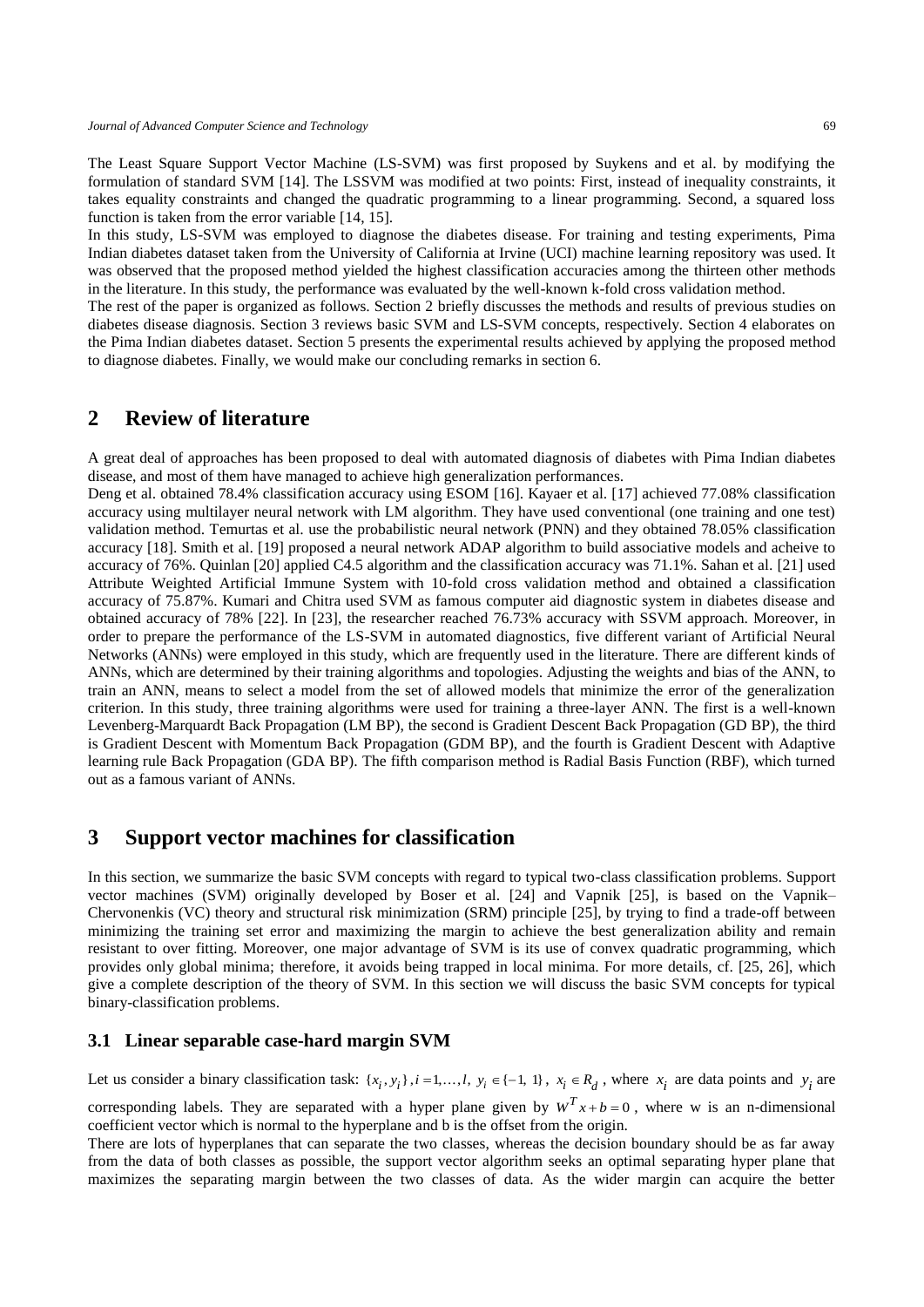generalization ability, we can define a canonical hyper plane [25] such that  $H_1: W^T x^+ + b = +1$  for the closet points on one side and  $H_2$ :  $W^T x^- + b = -1$  for the closest on the other. Now to maximize the separating margin is equivalent to maximizing the distance between hyper plane  $H_1$  and  $H_2$ . Hence we can get the maximal width between them:  $m = (x^+ - x^-) \cdot \frac{w}{\|w\|} = \frac{2}{\|w\|}$  $=(x^{+}-x^{-})\cdot \frac{w}{\|w\|}=\frac{2}{\|w\|}$ . To maximize the margin the task is therefore:

$$
Ming(w) = \frac{1}{2} ||w||^2
$$
  
s.t.  

$$
y_i(w^T x_i + b) \ge 1, \forall i
$$
 (1)

Therefore, the learning task could be reduced to minimization of the primal Lagrangian:

$$
MinL_p(w, b, \alpha) = \frac{1}{2} ||w||^2 - \sum_{i=1}^n \alpha_i (y_i (w^T x_i + b) - 1)
$$
\n(2)

where  $\alpha_i$  are Lagrangian multipliers, hence  $\alpha_i > 0$ . The minimum with respect to *b* and *w* of the Lagrangian,  $L_p$ , is given by,

$$
\frac{\partial L_p}{\partial b} = 0 \to \sum_{i=1}^n \alpha_i y_i = 0
$$
  

$$
\frac{\partial L_p}{\partial w} = 0 \to w = \sum_{i=1}^n \alpha_i y_i x_i
$$
 (3)

Now we substitute back *b* and *w* in the primal, which gives the dual Lagrangian:

$$
Max \sum_{i=1}^{n} \alpha_i - \frac{1}{2} \sum_{i=1}^{n} \sum_{j=1}^{n} \alpha_i \alpha_j y_i y_i x_i^T x_j
$$
  
s.t.  

$$
\sum_{i=1}^{n} \alpha_i y_i = 0, \alpha_i \ge 0
$$
 (4)

Obviously, it is a quadratic optimization problem (QP) with linear constraints. From Karush Kuhn–Tucker (KKT) condition, we know that:  $\alpha_i(y_i(W^T X_i + b) - 1) = 0$ . Thus, only support vectors have  $\alpha_i \neq 0$ , which carry all the relevant information about the classification problem. Hence the solution has the form:  $W = \sum_{i=1}^{n}$  $W = \sum_{i=1}^{n} \alpha_i y_i x_i = \sum_{i \in SV} \alpha_i y_i x_i$ , where SV is the number of support vectors. And gets *b* from  $y_i (W^T X_i + b) - 1 = 0$ , where  $x_i$  is support vector. Therefore, the linear discriminant function takes the form:  $g(x) = W^T x + b = \sum_{i \in SV} a_i y_i x_i^T x_i$ .

#### **3.2 Linear non-separable case-soft margin SVM**

In practice, it is impossible to classify two classes accurately, because the data is always subject to noise or outliers, so in order to extend the support vector algorithms and solve imperfect separation, positive slack variables  $\xi_i = 1, \dots, l$  [25, 26] are introduced to allow misclassification of noisy data points, and to take into account the misclassification errors a penalty value *C* is introduced for the points that cross the boundaries. In fact, parameter *C* can be viewed as a way of controlling over-fitting. Therefore, the new optimization problem can be reformulated as follows: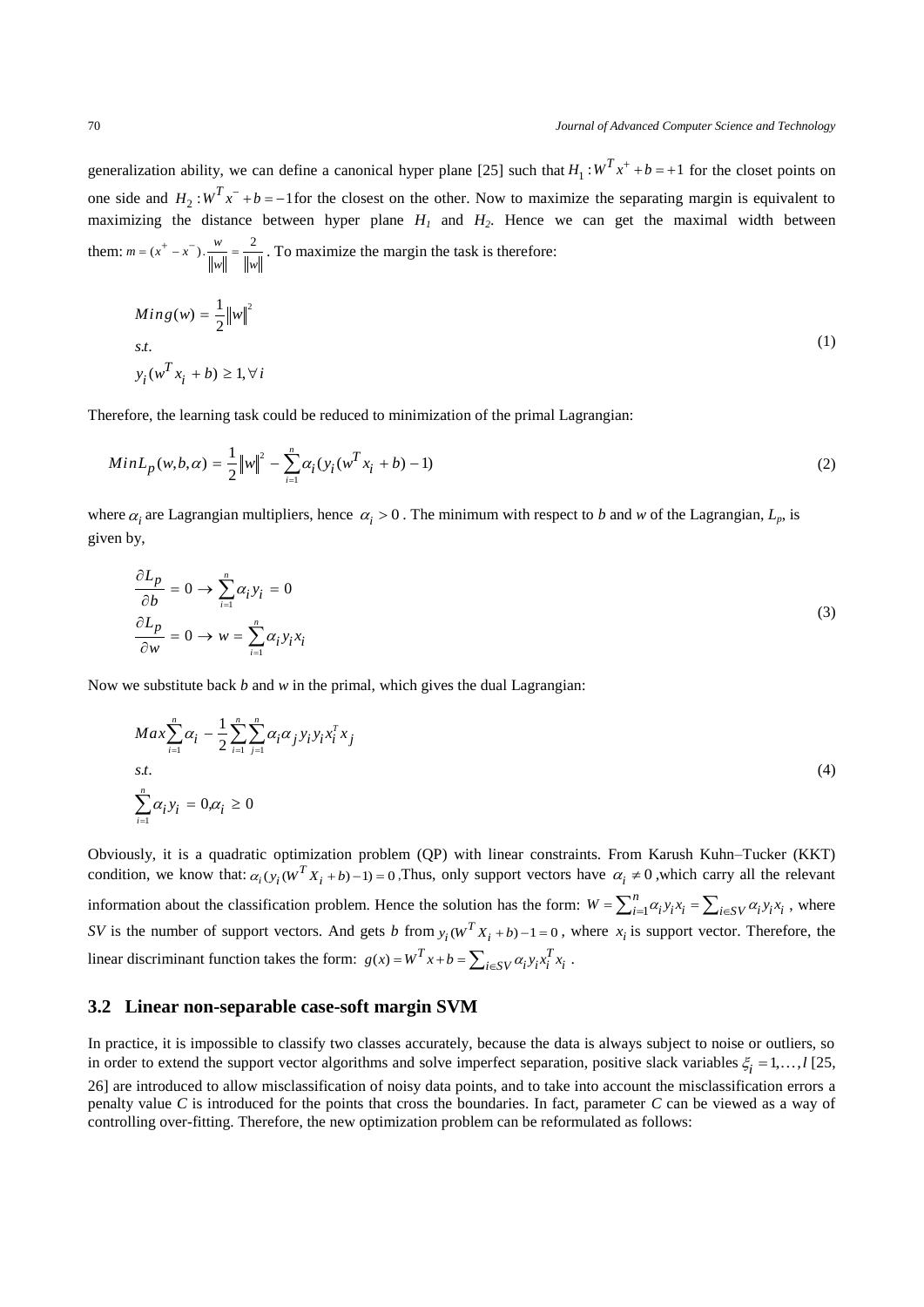*Journal of Advanced Computer Science and Technology* 71

$$
Ming(w) = \frac{1}{2} ||w||^{2} + C \sum_{i=1}^{n} \xi_{i}
$$
  
s.t.  

$$
y_{i}(w^{T}x_{i} + b) \ge 1 - \xi_{i}, \xi_{i} \ge 0
$$
 (5)

Translate this problem into a Lagarangian dual problem

$$
Max \sum_{i=1}^{n} \alpha_i - \frac{1}{2} \sum_{i=1}^{n} \sum_{j=1}^{n} \alpha_i \alpha_j y_i y_i x_i^T x_j
$$
  
\n*s.t.*  
\n
$$
0 \le \alpha_i \le C, \sum_{i=1}^{n} \alpha_i y_i = 0
$$
\n(6)

The solution to this minimizations problem is identical to the separable case except for the upper bound C on the Lagrange multipliers  $\alpha_i$ .

#### **3.3 Non-linear separable case-kernel trick**

In most cases, one can't linearly separate the two classes. In order to extend the linear learning machine to work well with nonlinear cases, a general idea is introduced, i.e., the original input space can be mapped into some higherdimensional feature space where the training set is separable. With this mapping, the discriminant function is of following form:

g form:  
\n
$$
g(x) = W^T \phi(x) + b = \sum_{i \in SV} \alpha_i \phi(x_i)^T \phi(x) + b
$$
\n(7)

where  $x_i^T x_i$  in the input space is represented as the form of  $\varphi(x_i)^T \varphi(x)$  in the feature space. The functional form of the mapping  $\varphi(x_i)$  does not need to be known since it is implicitly defined by the choice of kernel:

 $K(x_i, x_j) = \varphi(x_i)^T \varphi(x_j)$ . Thus, the optimization problem can be rewritten as:

$$
Max \sum_{i=1}^{n} \alpha_i - \frac{1}{2} \sum_{i=1}^{n} \sum_{j=1}^{n} \alpha_i \alpha_j y_i y_j K(x_i, x_j)
$$
  
s.t.  

$$
0 \le \alpha_i \le C, \sum_{i=1}^{n} \alpha_i y_i = 0
$$
 (8)

After the optimal values of  $\alpha_i$  have been found, the decision function would be based on the sign of:

$$
g(x) = \sum_{i \in SV} \alpha_i y_i K(x_i, x) + b \tag{9}
$$

As a rule, any positive semi-definite functions  $K(x, y)$  that satisfy Mercer's condition could be kernel functions [27]. Kernel function is defined as a function that corresponds to a dot product of two feature vectors in some expanded feature space. There are many kernel functions that can be employed in SVM. The most commonly used kernels in SVM are listed in Table 1.

| Table 1: The conventional Kernel function |                                                |  |
|-------------------------------------------|------------------------------------------------|--|
| <b>Name</b>                               | <b>Kernel Function expression</b>              |  |
| Linear Kernel                             | $k(x, x_i)=x^T x_i$                            |  |
| Polynomial Kernel                         | $k(x, x) = (t + x^T x)$                        |  |
| <b>RBF</b> Kernel                         | $k(x, x_i) = \exp(-  x-x_i  ^2/\sigma^2)$      |  |
| <b>MLP</b> Kernel                         | $k(x, x_i) = \tanh(\beta_0 x^T x_i + \beta_1)$ |  |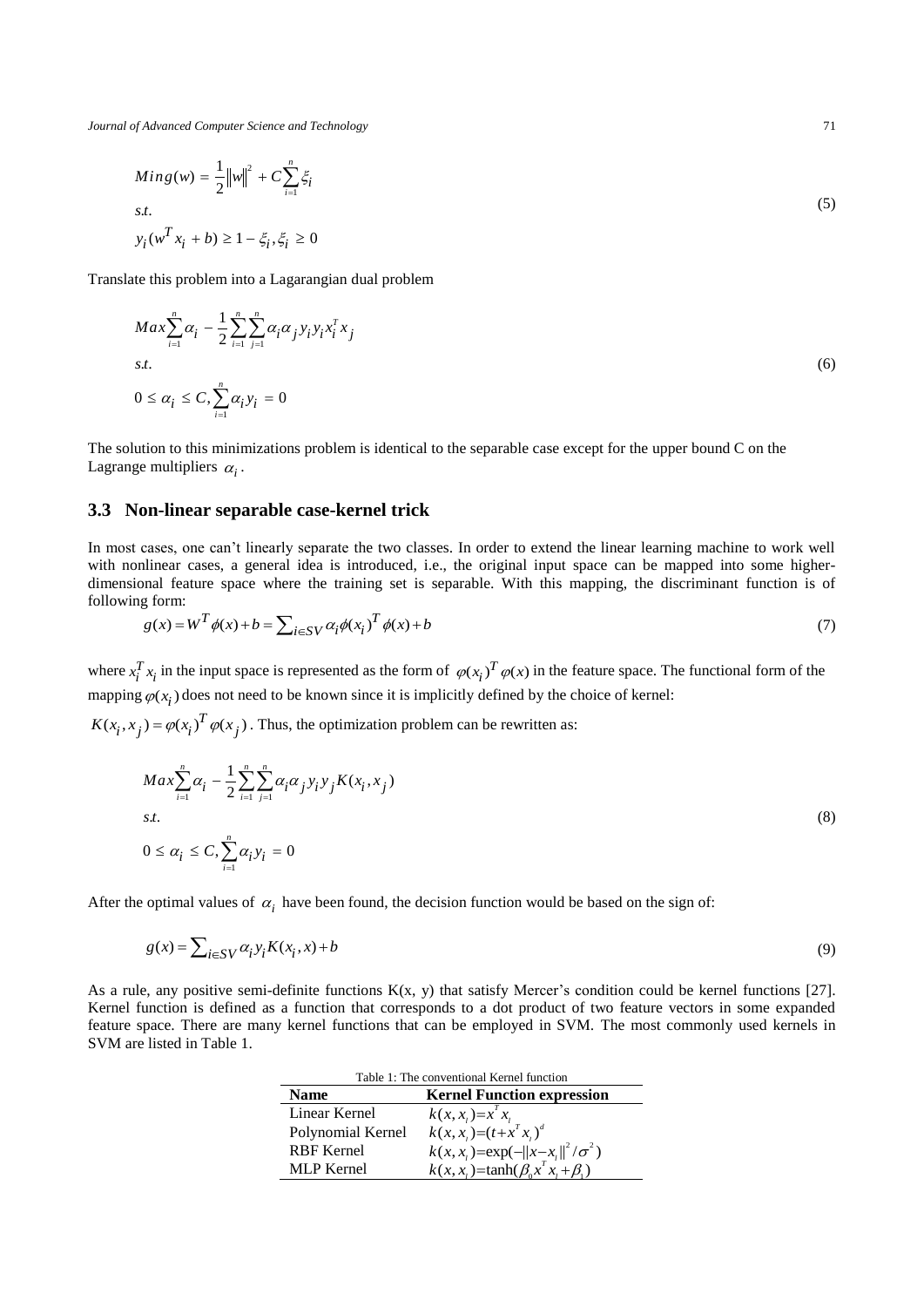In this Table  $\sigma$  and  $d$  are constants and those parameters must be set by a user. For MLP kernel a suitable choice for  $\beta_0$  and  $\beta_1$  is needed to enable the kernel function to meet Mercer's condition.

#### **3.4 Least square support vector regression**

The Least Square Support Vector Regression (LS-SVR) fully described in [28], is considered as an approximation tool in this study. The formulation of SVR was modified by Suykens and et al. at two points: First, instead of inequality constraints, it takes equality constraints and changed the quadratic programming to a linear programming. Second, a squared loss function is taken from the error variable [28, 29]. These modifications greatly simplified the problem and can be specifically described as follows:

$$
\min J(w, e) = \frac{1}{2} w^T w + \gamma \frac{1}{2} \sum_{k=1}^N e_k^2
$$
  
s.t.  

$$
y_k = w^T \varphi(x_k) + b + e_k, \qquad k = 1, ..., N
$$
 (10)

where  $e_k$  are error variables that play a similar role as the slack variables  $\xi_k$  in Vapnik SVM formulation and  $\gamma$  is a regularization parameter in determining the trade-off between minimizing the training errors and minimizing the model complexity.

The Lagrangian corresponding to (10) can be defined as:

$$
L(w, b, e, \alpha) = J(w, e) - \sum_{K=1}^{N} \alpha_k \{w^T \varphi(x_k) + b + e_k - y_k\}
$$
\n(11)

where  $\alpha_k \in R$  are the Lagrange multipliers. The KKT optimality conditions for a solution can be obtained by partially differentiating with respect to  $w$  ,  $b$  ,  $e_k$  , and  $\alpha_k$ 

$$
\frac{\partial L}{\partial w} = 0 \rightarrow w = \sum_{k=1}^{N} \alpha_k \varphi(x_k)
$$
  

$$
\frac{\partial L}{\partial b} = 0 \rightarrow \sum_{k=1}^{N} \alpha_k = 0
$$
  

$$
\frac{\partial L}{\partial e_k} = 0 \rightarrow \alpha_k = \gamma e_k, k = 1,...,N
$$
  

$$
\frac{\partial L}{\partial \alpha_k} = 0 \rightarrow wT \varphi(x_k) + b + e_k - y_k = 0, \qquad k = 1,...,N
$$
  
(12)

After elimination of the variable *w* and  $e_k$ , the following linear equation can be obtained:

$$
\begin{bmatrix} b \\ a \end{bmatrix} = \begin{bmatrix} 0 & \vec{1}_N \\ \vec{1}_N & \Omega + \gamma^{-1} I_N \end{bmatrix} \begin{bmatrix} 0 \\ y \end{bmatrix}
$$
\n(13)

where  $y = [y_1, ..., y_N]$ ,  $1_N = [1, ..., 1]$  and  $y = [\alpha_1, ..., \alpha_N]$ . The kernel trick is applied here as follows

 $\begin{bmatrix} \phantom{-} \end{bmatrix}$  $\mathbf{I}$  $\mathbf{I}$  $\mathbf{I}$  $\mathbf{I}$  $\vert$ ₹  $\mathbf{I}$  $\mathbf{I}$  $\mathbf{I}$  $\mathbf{I}$  $\mathbf{I}$  $\overline{\mathcal{L}}$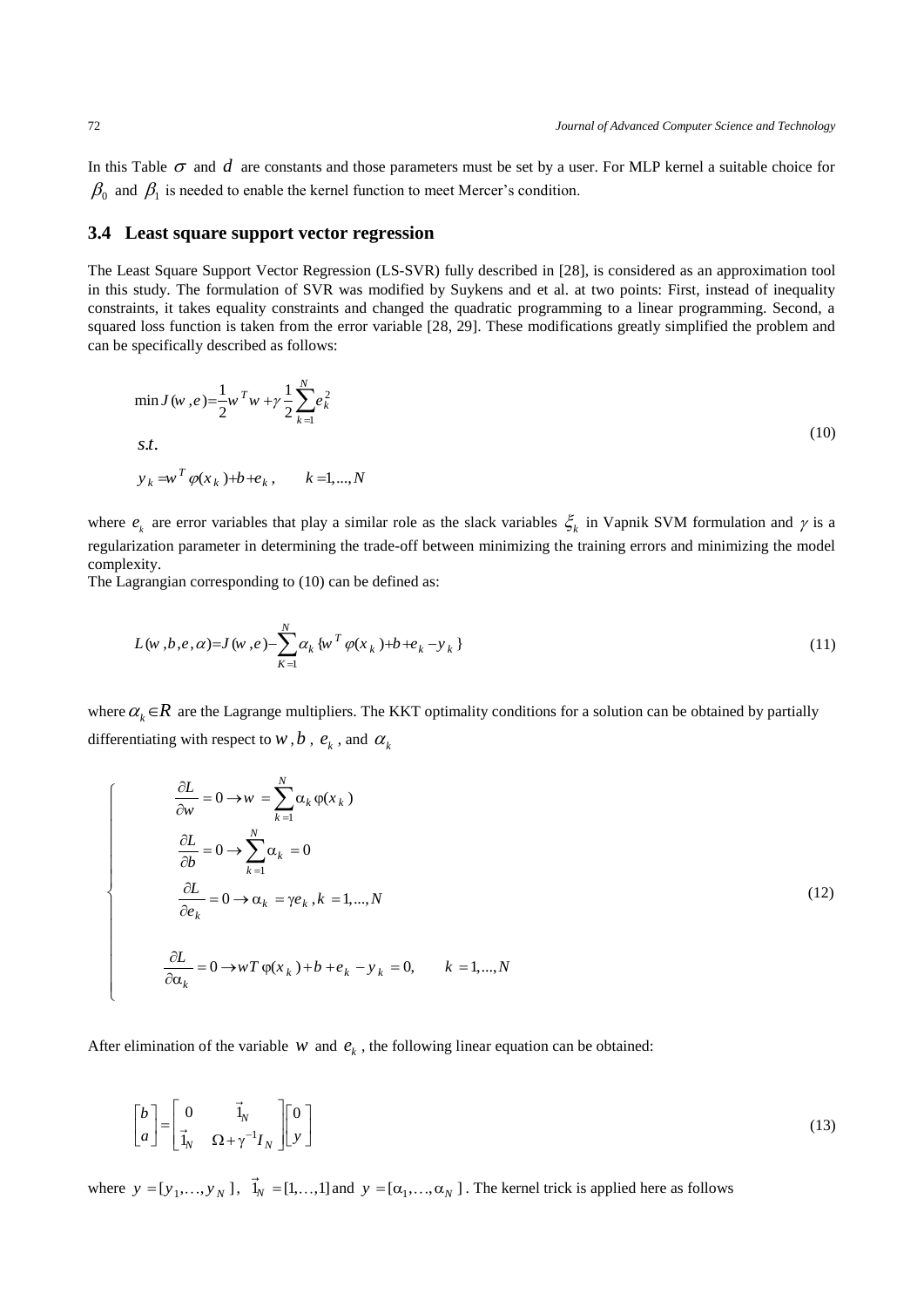$$
\Omega_{kl} = \varphi(x_k)^T \varphi(x_l) = K(x_k, x_l), \qquad k, l = 1,...,N
$$
\n(14)

where  $K(.,.)$  is the kernel function meeting Mercer's condition. *b* and  $\alpha$  can be obtained by the solution to the linear system

$$
b = \frac{\vec{1}_N (\Omega + \gamma^{-1} I_N)^{-1} y}{\vec{1}_N^T (\Omega + \gamma^{-1} I_N)^{-1} \vec{1}_N^T}
$$
(15)

$$
\alpha = (\Omega + \gamma^{-1} I_N)^{-1} (y - \vec{I}_N^T b)
$$
\n(16)

Eventually, the resulting LS-SVR model for function estimation can be expressed as:

$$
y(x) = \sum_{k=1}^{N} \alpha_k K(x_k, x_l) + b
$$
\n(17)

#### **3.5 Model selection**

LS-SVMs have two adjustable sets of parameters. One of them is called kernel parameter(s) and the other is called regularization parameter  $(y)$ . LS-SVM generalization ability depends on the proper choosing of those parameters. The best performance of SVM is realized with an optimal choice of the kernel parameter(s) and the regularization parameter. The optimal choice of those parameters is called LS-SVM's model selection problem [30-32].

Kernel parameter(s) are implicitly characterizing the geometric structure of data in high dimensional space named feature space. In the feature space the data becomes linearly separable in such a way that the maximal margin of separation between two classes is reached. The selection of kernel parameter(s) will change the shape of the separating surface in input space. Selecting improperly large or small values in kernel parameter results Over-fitting or Underfitting in the LS-SVM model surface, so the model would be unable to accurately separate data [33, 34].

In non-separable problems, noisy training data will introduce slack variables to measure their violation of the margin. Therefore, a penalty factor  $\gamma$  is considered for controlling the amount of margin violation. Other words, the penalty factor  $\gamma$  is defined to determine the trade-off between minimizing empirical error and structural risk error and also to guarantee the accuracy of classifier outcome in the presence of noisy training data. Higher  $\gamma$  values cause the margin to be hard and the cost of violation to become too high, so the separating model surface over-fits the training data. In contrast, lower  $\gamma$  values allow the margin to be soft, which results in under-fitting separating model surface. In both cases, the generalization performance of classifier is unsatisfactory, so it makes the LS-SVM model useless [33, 35].

In this research, we employ a grid-search technique [36] using 5-fold cross-validation to find out the optimal model selection of LS-SVM.

### **4 The Pima Indian diabetes disease diagnosis problem**

In order to perform the research reported in this manuscript, Pima Indian diabetes dataset taken from the UCI machine learning respiratory were used [17-19, 37]. The reason for using this dataset is that because it is very commonly used among the other classification systems that we have used to compare this study with for Pima Indian diabetes diagnosis problem. All patients in this database are Pima Indian women at least 21 years old and living near Phoenix, Arizona, USA.

The dataset which consists of Pima Indian diabetes disease measurements contains two classes and 768 samples. The class distribution is

- Class 1: normal (500)
- Class 2: Pima Indian diabetes (268)

All samples have eight features. These features are: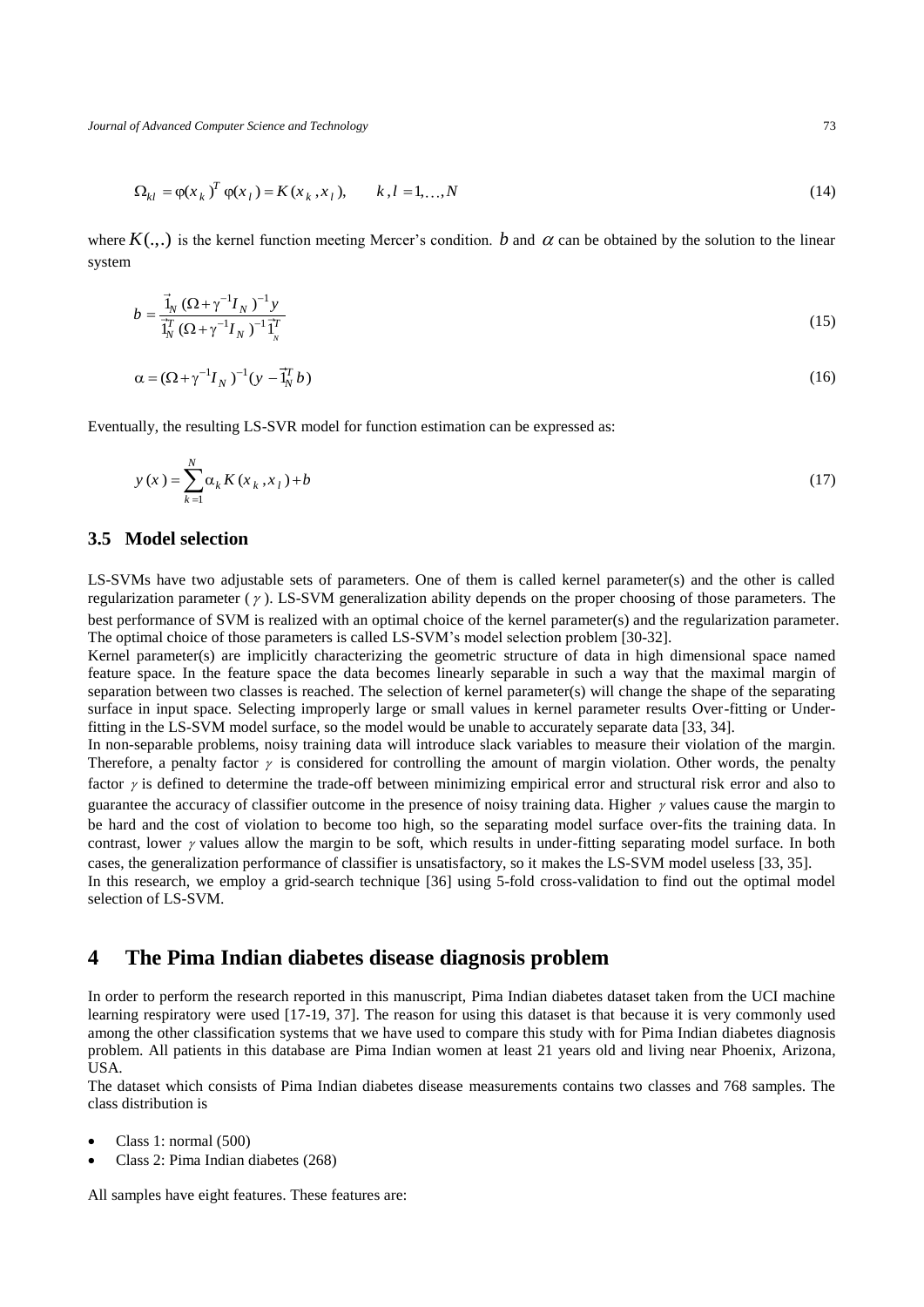- 1. Number of times pregnant  $(v_1)$ .
- 2. Plasma glucose concentration a 2 h in an oral glucose tolerance test  $(v_2)$ .
- 3. Diastolic blood pressure (mm Hg)  $(v_3)$ .
- 4. Triceps skin fold thickness (mm)  $(\nu_4)$ .
- 5. 2-h serum insulin (lU/ml) ( $v_5$ ).
- 6. Body mass index (weight in kg/(height in m) $\binom{2}{2}$  $v_6$ ).
- 7. Diabetes pedigree function Feature 8: 2-h serum insulin (lU/ml)  $(\nu_{7})$ .

8. Age (years) ( $v_8$ ).

Although the dataset is labeled as there are no missing values, there were some liberally added zeros as missing values. Five patients had a glucose of 0, 28 had a diastolic blood pressure of 0, 11 more had a body mass index of 0, 192 others had skin fold thickness readings of 0, and 140 others had serum insulin levels of 0. After the deletion there were 460 cases with no missing values.

## **5 Experimental results and discussion**

In this section, we introduce the performance evaluation method, which is used to evaluate the proposed method. Finally, we would present the experimental results and discuss our observations of the results. All the experiments reported here are implemented using RBF kernels for the following reasons:

When the relation between desired output and input attributes is nonlinear, the RBF kernel non-linearly maps datasets into the feature space so that it can handle the datasets. The number of hyper-parameters is the second reason which influences the complexity of model selection. The RBF kernel has less hyper-parameter than the polynomial kernel. Eventually, the RBF kernel is numerically less difficult [38-41].

#### **5.1 Performance evaluation methods**

In this study, *k*-fold cross validation method was used for performance evaluation of diabetes diagnosis using LS-SVM. *k*-fold cross validation is a way to improve over the holdout method. The data set is divided into *k* subsets, and the holdout method is repeated *k* times. Every time, one of the *k* subsets is used as the test set, and the other *k-1*subsets are gathered to form a training set. Then the average error across all *k* trials is calculated. The advantage of this method is that it is less significant for this method how the data gets divided. Every data point gets to be in a test set only once, and gets to be in a training set *k-1* times. As *k* increases, the variance of the resulting estimate reduces. The downside of this method is that the training algorithm must rerun *k* times from scratch, in other words, it takes *k* times computation to make an evaluation. To randomly divide the data into a test and training set *k* different times is a variant of this method. The advantage of this method is that you can independently choose how large you wish each test set to be and after how many trials you average should be over [42].

#### **5.2 Results and discussion**

We conducted some experiments on the Pima Indian diabetes disease dataset mentioned in section 4, so that we can evaluate the effectiveness of LS-SVM. We compared our results with those of earlier methods. Table 2 shows the classification accuracies of our method and ten previous methods. As the results show, our method using 10-fold cross validation has obtained the highest classification accuracy, 79.66% reported up to now.

Given the research findings, the SVM-based model that we have developed yielded very promising results in classifying the disease. We believe that the proposed system could be very helpful for physicians in their final decisions about their patients. Using such a tool, they can make reasonably accurate decisions.

# **6 Conclusion**

Classification systems used in medical decision making, provide medical data to be examined in a shorter time and more detail. In this study, a medical decision making system based on LSSVM was applied in diagnosing diabetes and the most accurate learning methods were evaluated. To diagnose diabetes in a fully automatic manner using LSSVM, Table 2: Classification accuracies obtained with LS-SVM and other classifiers from the literature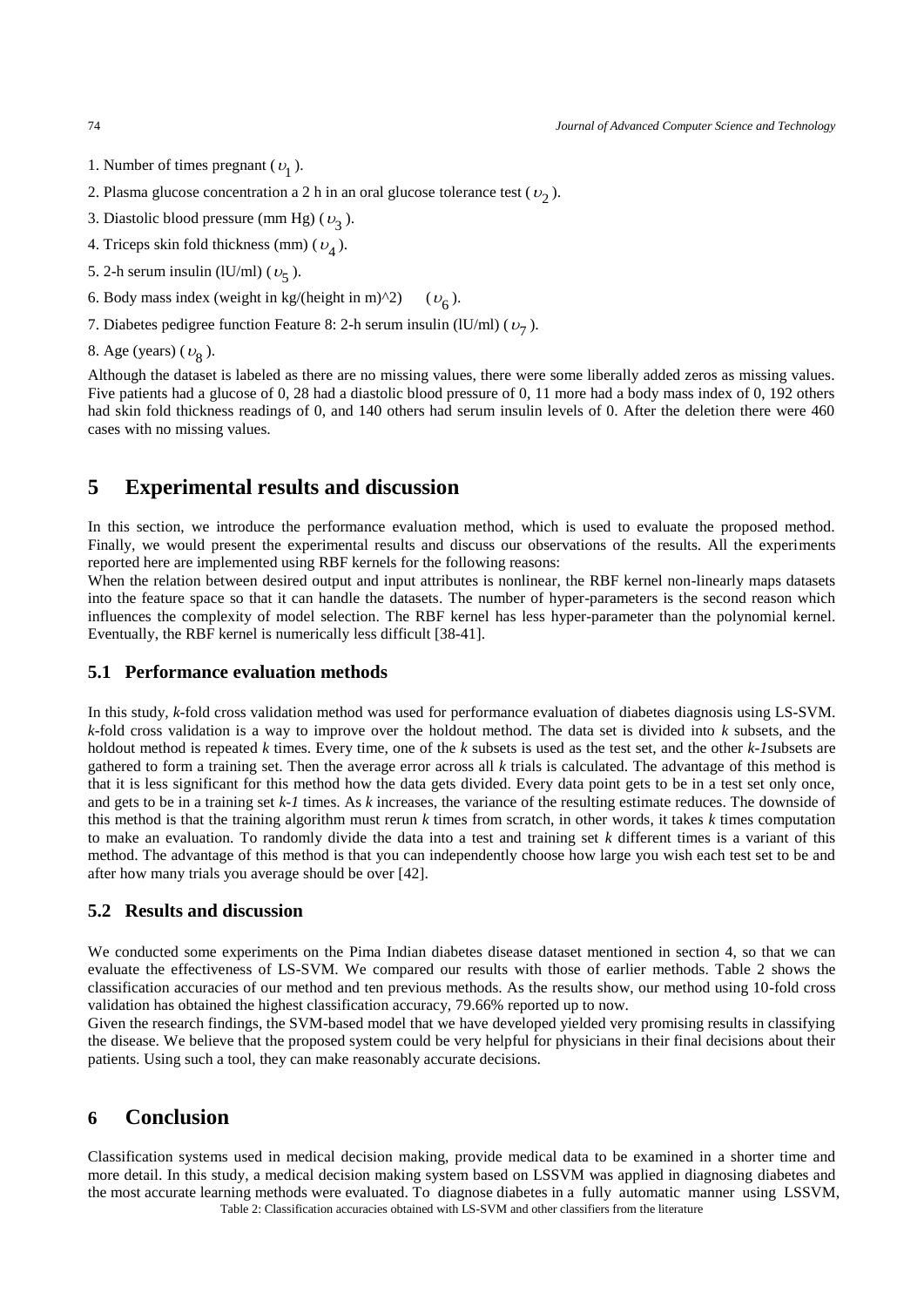*Journal of Advanced Computer Science and Technology* 75

| Method            | Classification accuracy (%) |
|-------------------|-----------------------------|
| <b>ESOM</b> [16]  | 78.40                       |
| MLNN with LM [17] | 77.08                       |
| <b>PNN</b> [18]   | 78.05                       |
| <b>SVM</b> [19]   | 75.53                       |
| $C4.5$ [20]       | 71.10                       |
| <b>AWAIS</b> [21] | 75.87                       |
| <b>SVM</b> [22]   | 78.00                       |
| <b>SSVM</b> [23]  | 76.73                       |
| BP-GD             | 70.48                       |
| <b>BP-GDM</b>     | 71.36                       |
| <b>BP-GDA</b>     | 73.28                       |
| <b>BP-LM</b>      | 75.14                       |
| <b>RBF</b>        | 75.00                       |
| <b>LS-SVM</b>     | 79.66                       |

experiments were conducted on the Pima Indian diabetes disease dataset. The experiment results strongly suggest that LSSVM could be helpful in diagnosis of disease. Compared to thirteen well-known methods in the literature, the experiment results demonstrated that the proposed method was more effective than other ten methods in the disease diagnosis.

### **References**

- [1] Ehab I. Mohamed, R. Linderm, G. Perriello, N. Di Daniele, S. J. Poppl, and A. De Lorenzo, "Predicting type 2 diabetes using an electronic nose-base artificial neural network analysis", Diabetes Nutrition & Metabolism, Vo.15, No. 4, 2002, pp.215–221.
- [2] Kemal Polat, Salih Gunes, and Ahmet Aslan, "A cascade learning system for classification of diabetes disease: Generalized discriminant analysis and least square support vector machine", Expert Systems with Applications, Vol. 34, No.1, 2008, pp. 214–221.
- [3] Rajendra Acharya, Peck Ha Tan, Tavintharan Subramaniam, Toshiyo Tamura, Kuang Chua Chua, Seach Chyr Ernest Goh, Choo Min Lim, Shu Yi Diana Goh, Kang Rui Conrad Chung, and Chelsea Law, "Automated identification of diabetic type 2 subjects with and without neuropathy using wavelet transform on pedobarograph", Journal of Medical Systems, Vol. 32, No.1, 2008, pp. 21–29.
- [4] David West, Paul Mangiameli, Rohit Rampal, and Vivian West, "Ensemble strategies for a medical diagnosis decision support system: A breast cancer diagnosis application", European Journal of Operational Research, Vol. 162, No. 2, 2005, pp. 532–551.
- [5] Kemal Polat and Salih Güneş, "Breast cancer diagnosis using least square support vector machine", Digital Signal Processing, Vol. 17, No.4, 2007, pp. 694–701.
- [6] Hui-Ling Chen, Bo Yang, Jie Liu, and Da-You Liu, "A support vector machine classifier with rough set-based feature selection for breast cancer diagnosis", Expert Systems with Applications, Vol. 38, No.7, 2011, pp. 9014–9022.
- [7] Mehmet Fatih Akay, "Support vector machines combined with feature selection for breast cancer diagnosis", Expert systems with applications, Vol. 36, No.2, 2009, pp. 3240–3247.
- [8] Vladimir N. Vapnik, "Statistical Learning Theory", New York: Wiley, 1998.
- [9] [Bernhard](http://ieeexplore.ieee.org/search/searchresult.jsp?searchWithin=p_Authors:.QT.Scholkopf,%20Bernhard.QT.&searchWithin=p_Author_Ids:37265889200&newsearch=true) Scholkopf, Sung Kah-Kay, Christopher J. Burges, Federico Girosi, Partha Niyogi, Tomaso Poggio, and Vladimir Vapnik, "Comparing support vector machines with Gaussian kernels to radial basis function classifiers", IEEE Transactions on Signal Processing, Vol. 45, No.11, 1997, pp. 2758–2765.
- [10] MassimilianoPontil and Alessandro Verri, "Support vector machines for 3-D object recognition", IEEE Transactions on Pattern Analysis and Machine Intelligence , Vol. 20, No. 6, 1998, pp. 637–646.
- [11] Vincent Wan and William M. Campbell, "Support vector machines for speaker verification and identification", Proceedings of IEEE Workshop Neural Networks for Signal Processing, 2000, pp. 775–784.
- [12] Edgar Osuna, Robert Freund, and Federico Girosi, "Training support vector machines: Application to face detection", In Proceedings of computer vision and pattern recognition, 1997, pp. 130–136.
- [13] Thorsten Joachims, " Transductive inference for text classification using support vector machines", In Proceedings of international conference machine learning, vol. 99, 1999, pp. 200–209.
- [14] Johan A. K. Suykens, Tony Van Gestel, Jos De Brabanter, Bart De Moor, and Joos Vandewalle, "Least squares support vector machines", World Scientific Publishing, 2002, Singapore.
- [15] Johan A. K. Suykens, Joos Vandewalle, and Bart. De Moor, "Optimal control by least squares support vector machines", Neural Networks, Vol.14, No.1, 2001, pp. 23–35.
- [16] Deng, D., & Kasabov, N. (2001). On-line pattern analysis by evolving self-organizing maps. In Proceedings of the fifth biannual conference on artificial neural networks and expert systems (ANNES) (pp. 46–51).
- [17] Kayaer, K., & Yıldırım, T. (2003). Medical diagnosis on Pima Indian diabetes using general regression neural networks. In Proceedings of the international conference on artificial neural networks and neural information processing (ICANN/ICONIP) (pp. 181–184).
- [18] Hasan Temurtas, Nejat Yumusak, Feyzullah Temurtas, "A comparative study on diabetes disease diagnosis using neural networks," Expert Systems with Applications, vol. 36, pp. 8610–8615, 2009.
- [19] Smith, J.W., J. E. Everhart, et al.- "Using the ADAP learning algorithm to forecast the onset of diabetes mellitus", Proceedings of the Symposium on Computer Applications and Medical Care (Washington, DC). R.A. Greenes. Los Angeles, CA, IEEE Computer Society Press, 1988, pp. 261-265.
- [20] Quinlan, J.R. "C4.5: programs for machine learning", San Mateo, Calif., Morgan Kaufmann Publishers, 1993.